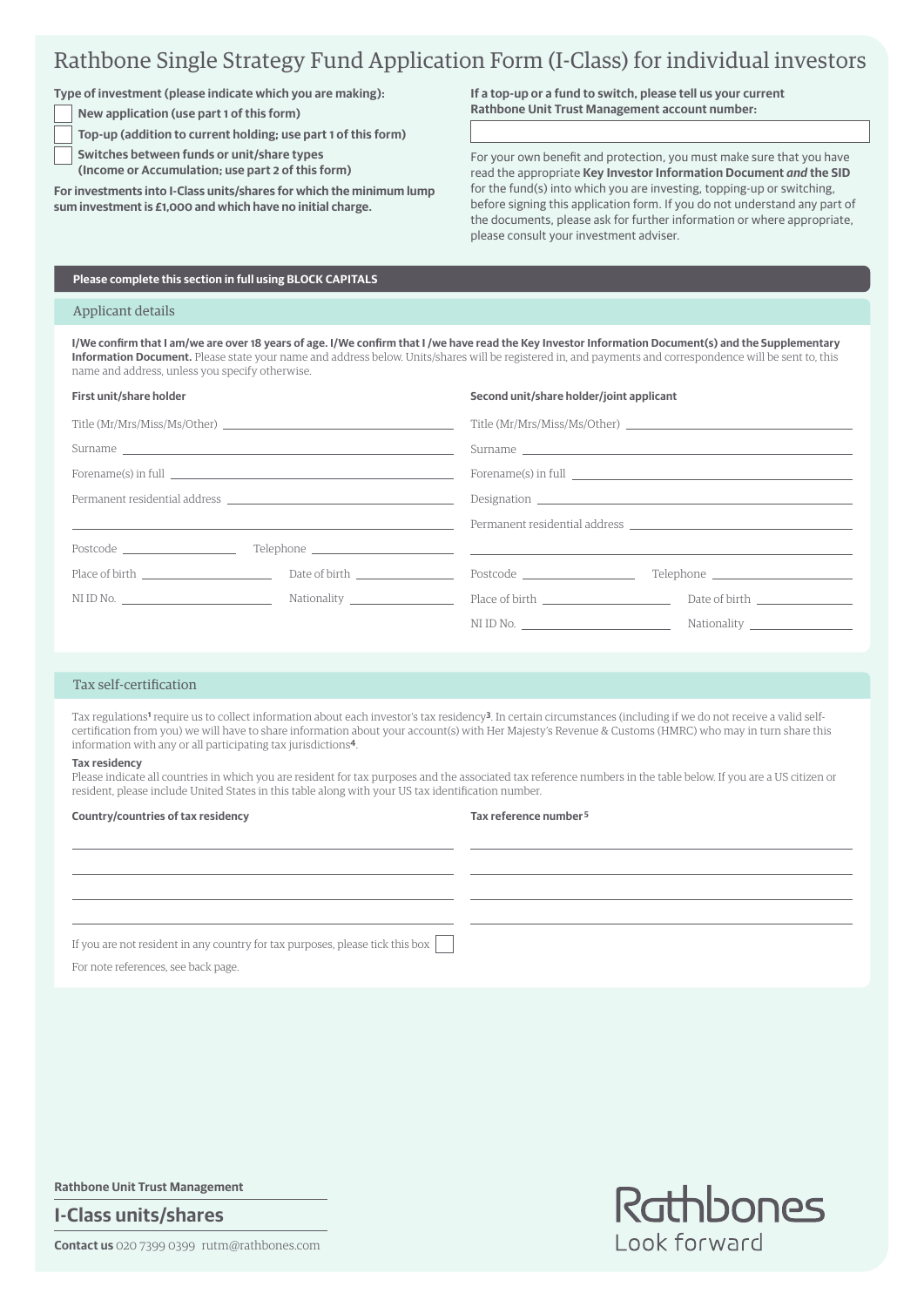| Please provide the following information on behalf of the beneficial owner(s)                                                                                                                                                  |                                                                                                                                                                                                                                                                                                                                                                                                                                                                                                                                                                                                                                                                                                                                                                                                                                                                               |
|--------------------------------------------------------------------------------------------------------------------------------------------------------------------------------------------------------------------------------|-------------------------------------------------------------------------------------------------------------------------------------------------------------------------------------------------------------------------------------------------------------------------------------------------------------------------------------------------------------------------------------------------------------------------------------------------------------------------------------------------------------------------------------------------------------------------------------------------------------------------------------------------------------------------------------------------------------------------------------------------------------------------------------------------------------------------------------------------------------------------------|
| Applicant details (continued)                                                                                                                                                                                                  |                                                                                                                                                                                                                                                                                                                                                                                                                                                                                                                                                                                                                                                                                                                                                                                                                                                                               |
| or other person   if not go to part 1<br>Tick if for the benefit of a child                                                                                                                                                    | Beneficial owner - By using this application form to invest in our fund(s), you will own the beneficial title in all investments and we will be entitled to treat you as the<br>beneficial owner in all our dealings with you. This is in accordance with the information in our Key Investor Information Documents and Supplementary Information<br>Document. If this is not correct, please fill in the beneficial owner details in the boxes below and confirm your relationship to those persons or that person.                                                                                                                                                                                                                                                                                                                                                          |
|                                                                                                                                                                                                                                | I/We confirm that all beneficial owner(s) (e.g. trustee, settlor, beneficiary, partner, shareholder etc) of this investment are listed below.                                                                                                                                                                                                                                                                                                                                                                                                                                                                                                                                                                                                                                                                                                                                 |
| <b>Beneficial owner 1</b>                                                                                                                                                                                                      | <b>Beneficial owner 2</b>                                                                                                                                                                                                                                                                                                                                                                                                                                                                                                                                                                                                                                                                                                                                                                                                                                                     |
| Title (Mr/Mrs/Miss/Ms/Other)                                                                                                                                                                                                   | Title (Mr/Mrs/Miss/Ms/Other)                                                                                                                                                                                                                                                                                                                                                                                                                                                                                                                                                                                                                                                                                                                                                                                                                                                  |
|                                                                                                                                                                                                                                |                                                                                                                                                                                                                                                                                                                                                                                                                                                                                                                                                                                                                                                                                                                                                                                                                                                                               |
| Forename(s) in full state and the state of the state of the state of the state of the state of the state of the state of the state of the state of the state of the state of the state of the state of the state of the state  |                                                                                                                                                                                                                                                                                                                                                                                                                                                                                                                                                                                                                                                                                                                                                                                                                                                                               |
|                                                                                                                                                                                                                                |                                                                                                                                                                                                                                                                                                                                                                                                                                                                                                                                                                                                                                                                                                                                                                                                                                                                               |
|                                                                                                                                                                                                                                |                                                                                                                                                                                                                                                                                                                                                                                                                                                                                                                                                                                                                                                                                                                                                                                                                                                                               |
| Relationship experience and the contract of the contract of the contract of the contract of the contract of the contract of the contract of the contract of the contract of the contract of the contract of the contract of th | Relationship Participation and the contract of the contract of the contract of the contract of the contract of the contract of the contract of the contract of the contract of the contract of the contract of the contract of                                                                                                                                                                                                                                                                                                                                                                                                                                                                                                                                                                                                                                                |
| <b>Beneficial owner 3</b>                                                                                                                                                                                                      | <b>Beneficial owner 4</b>                                                                                                                                                                                                                                                                                                                                                                                                                                                                                                                                                                                                                                                                                                                                                                                                                                                     |
| Title (Mr/Mrs/Miss/Ms/Other)                                                                                                                                                                                                   | Title (Mr/Mrs/Miss/Ms/Other)                                                                                                                                                                                                                                                                                                                                                                                                                                                                                                                                                                                                                                                                                                                                                                                                                                                  |
| Surname and the state of the state of the state of the state of the state of the state of the state of the state of the state of the state of the state of the state of the state of the state of the state of the state of th |                                                                                                                                                                                                                                                                                                                                                                                                                                                                                                                                                                                                                                                                                                                                                                                                                                                                               |
| Forename(s) in full service and the service of the service of the service of the service of the service of the service of the service of the service of the service of the service of the service of the service of the servic |                                                                                                                                                                                                                                                                                                                                                                                                                                                                                                                                                                                                                                                                                                                                                                                                                                                                               |
| Address and the contract of the contract of the contract of the contract of the contract of the contract of the contract of the contract of the contract of the contract of the contract of the contract of the contract of th | Address and the contract of the contract of the contract of the contract of the contract of the contract of the contract of the contract of the contract of the contract of the contract of the contract of the contract of th                                                                                                                                                                                                                                                                                                                                                                                                                                                                                                                                                                                                                                                |
| Postcode Date of birth                                                                                                                                                                                                         | Postcode Date of birth                                                                                                                                                                                                                                                                                                                                                                                                                                                                                                                                                                                                                                                                                                                                                                                                                                                        |
|                                                                                                                                                                                                                                |                                                                                                                                                                                                                                                                                                                                                                                                                                                                                                                                                                                                                                                                                                                                                                                                                                                                               |
| <b>Declaration</b>                                                                                                                                                                                                             | All beneficial owners and other associated parties are known to me/us and I/we undertake to make those named above aware that they may be subjected<br>to the same data protection and money laundering verification provisions as outlined in the Supplementary Information Document.                                                                                                                                                                                                                                                                                                                                                                                                                                                                                                                                                                                        |
| <b>Applicant's signature</b><br>Date                                                                                                                                                                                           | Applicant's signature<br>Date                                                                                                                                                                                                                                                                                                                                                                                                                                                                                                                                                                                                                                                                                                                                                                                                                                                 |
| processed by Rathbones. A copy of the privacy notice is available on request or on Rathbones' website.                                                                                                                         | If this application is completed without an adviser's declaration, you will have no rights to cancel the contract under the Financial Services (Cancellation) rules. If this application is submitted through an Adviser or<br>Agent, the details overleaf must be completed by the Agent. The Manager reserves the right to reject any application in whole or in part. Orders placed over the telephone are legally binding and enforceable contracts.<br>Data protection - Where relevant, Rathbones' privacy notice for clients, together with our relevant terms of business, sets out how your personal data (as further detailed in the privacy notice) shall be<br>From time to time Rathbone Unit Trust Management Limited may wish to communicate with you with information on other products and services offered by the Rathbones Group. However, you should note |
| that where you have applied for a Rathbones fund through an adviser, we may disclose information concerning your investments in these products to that adviser.                                                                |                                                                                                                                                                                                                                                                                                                                                                                                                                                                                                                                                                                                                                                                                                                                                                                                                                                                               |

**If you do not wish to be contacted by Rathbone companies, please advise us in writing at the following address:** 

**Data Protection Officer, Rathbone Unit Trust Management Limited, 8 Finsbury Circus, London EC2M 7AZ.**

Money laundering – To comply with money laundering regulations, we may require you to supply evidence of identity and address and/or may check these details against any database (public or other) to<br>which we have access. W

# Part 1: (for new I-Class applications and top-ups)

# **Please indicate your choice of fund(s), unit/share type and amount to be invested or topped up**

# Investment details (for fund switches, please see part 2)

|                                    | Unit/share type* |     | Amount/additional amount to be invested |                       | <b>Notes</b>                                                                            |
|------------------------------------|------------------|-----|-----------------------------------------|-----------------------|-----------------------------------------------------------------------------------------|
|                                    | <b>Inc</b>       | Acc | Lump sum                                | No. of units/shares+  | Minimum investment is £1,000 and top-up<br>is £500. If you require your income paid     |
| Rathbone Ethical Bond Fund         |                  |     |                                         | $\Omega$ <sup>r</sup> | out (Income units/shares) please complete<br>the dividend mandate overleaf to pay       |
| Rathbone Global Opportunities Fund |                  |     |                                         | $\bigcap$             | direct to your bank account.<br>*Unit/share types are as follows:                       |
| Rathbone High Quality Bond Fund    |                  |     |                                         | $\cap$ <sup>r</sup>   | Inc = Income units/shares, income paid out;<br>Acc = Accumulation units/shares (see the |
| Rathbone Income Fund               |                  |     |                                         |                       | Supplementary Information Document).<br>+ Maximum 2 decimal places.                     |
| Rathbone Strategic Bond Fund       |                  |     |                                         | $\cap$ <sup>r</sup>   |                                                                                         |
| Rathbone UK Opportunities Fund     |                  |     |                                         | $\cap$ <sup>r</sup>   |                                                                                         |
|                                    |                  |     |                                         |                       |                                                                                         |
| I/We wish to invest or top up: $E$ |                  |     |                                         | as a lump sum.        |                                                                                         |

Payment by bank transfer is mandatory. Our bank details are: HSBC Bank plc, City of London and Commercial Office, 2nd Floor, 62/76 Park Street, London SE1 9DZ Sort code 40-02-50 Account no. 91270362 Account Name: Rathbone Unit Trust Management Limited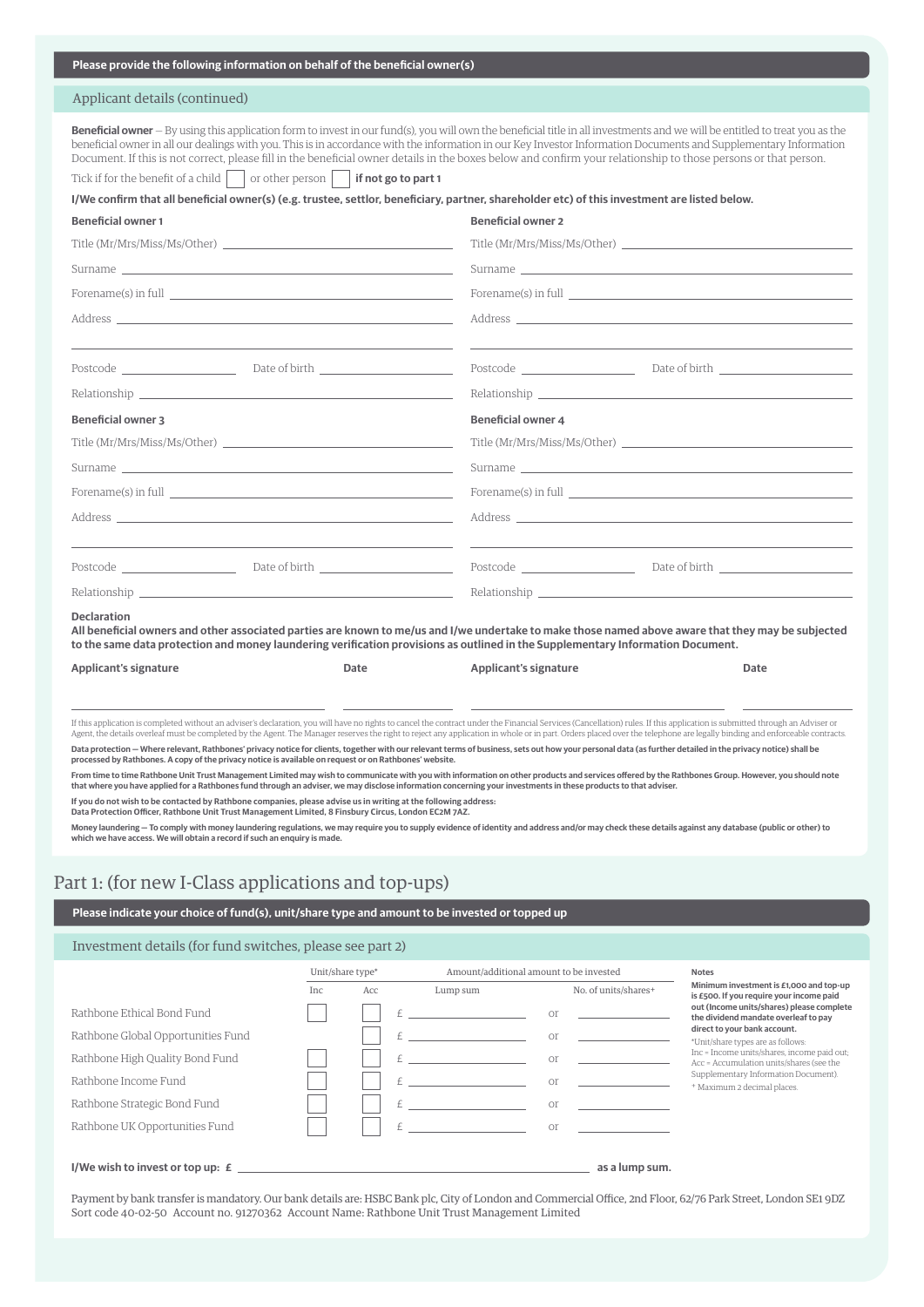# Part 2: (for switching between I-Class units/shares, different funds and/or between unit/share types, same fund)

# Investment details for fund switches (for new applications and for top-ups, please see part 1)

If your switch indicated below is from existing R-Class units to I-Class units/shares of the same fund, please tick here. Please remember that you must switch into units/shares of the same type (i.e. either income or accumulation). Please note that a £1,000 limit applies to I-Class units/shares.

|                                                                                                                                                                                                                                       | Unit/share type*       |                                                                                                                      | Unit/share type* |                     | Amount to be switched            |
|---------------------------------------------------------------------------------------------------------------------------------------------------------------------------------------------------------------------------------------|------------------------|----------------------------------------------------------------------------------------------------------------------|------------------|---------------------|----------------------------------|
| Fund from:                                                                                                                                                                                                                            | Fund to:<br>Acc<br>Inc | Inc                                                                                                                  | Acc              | Lump sum            | No. of units/shares <sup>+</sup> |
|                                                                                                                                                                                                                                       |                        |                                                                                                                      |                  |                     | $E$ or                           |
|                                                                                                                                                                                                                                       |                        |                                                                                                                      |                  |                     | $E = 0$ or $E = 0$               |
|                                                                                                                                                                                                                                       |                        |                                                                                                                      |                  |                     | $or$ $\overline{\phantom{a}}$    |
|                                                                                                                                                                                                                                       |                        | <u> 1990 - Jan Stein Stein Stein Stein Stein Stein Stein Stein Stein Stein Stein Stein Stein Stein Stein Stein S</u> |                  | $E$ or              |                                  |
| I/We wish to switch: $\bm{\mathcal{L}}$ and the set of the set of the set of the set of the set of the set of the set of the set of the set of the set of the set of the set of the set of the set of the set of the set of the set o |                        |                                                                                                                      |                  | as indicated above. |                                  |

N<mark>otes: Please indicate your choice of fund(s), unit/share type and amount to be switched. If you require your income paid out (Income units/shares), and have not completed one before, please complete<br>the dividend mandate </mark>

# Part 3: (your bank/building society details to receive sale proceeds and/or income payments)

| building society account. Please note that income cannot be paid if the investment is in accumulation units/shares.                                                                                                                                                                                                                                                                                                                                               | Please complete this section - income payments (income units/shares) or sale proceeds arising from your investments will be paid into your bank or                                                                                                                                                                                                                                           |
|-------------------------------------------------------------------------------------------------------------------------------------------------------------------------------------------------------------------------------------------------------------------------------------------------------------------------------------------------------------------------------------------------------------------------------------------------------------------|----------------------------------------------------------------------------------------------------------------------------------------------------------------------------------------------------------------------------------------------------------------------------------------------------------------------------------------------------------------------------------------------|
| We will pay the proceeds of a sale to your bank/building society account; please list details of which below. If you prefer to receive a cheque, please tick here<br>Bank/building society name<br>Address and the contract of the contract of the contract of the contract of the contract of the contract of the contract of the contract of the contract of the contract of the contract of the contract of the contract of th<br>Postcode <b>Example 2019</b> | Bank or building society sort code<br>Account number<br>Building society roll number                                                                                                                                                                                                                                                                                                         |
| Authorisation under FSMA 2000 (to be completed by an adviser only)                                                                                                                                                                                                                                                                                                                                                                                                |                                                                                                                                                                                                                                                                                                                                                                                              |
| My/our authorisation to give investment advice is through being authorised and regulated by the Financial Conduct Authority:<br>Section 1 or 2 must be completed and signed                                                                                                                                                                                                                                                                                       |                                                                                                                                                                                                                                                                                                                                                                                              |
| Adviser's declaration (to be completed by an adviser only)                                                                                                                                                                                                                                                                                                                                                                                                        |                                                                                                                                                                                                                                                                                                                                                                                              |
| 1. I/We confirm that the applicant named in this application is entitled to<br>cancellation rights under the FCA (Conduct of Business) rules<br>(Tick only if cancellation rights apply).                                                                                                                                                                                                                                                                         | 2. I/We confirm that the applicant named in this application is not entitled<br>to cancellation rights under the FCA (Conduct of Business) rules<br>because (tick whichever explains why cancellation rights do not apply).<br>The applicant responded to a direct offer advertisement as defined by<br>the FCA (Conduct of Business) rules.<br>The applicant is an execution only customer. |
| I/We hereby indemnify Rathbone Unit Trust Management Limited for any<br>losses suffered should it subsequently be discovered that the applicant<br>was entitled to cancellation rights and no cancellation notice was sent as<br>a result of the above.                                                                                                                                                                                                           | The applicant is subject to a customer agreement waiving such rights.<br>The application form was completed outside the United Kingdom as<br>the result of advice given by me/an advertisement issued outside the<br>United Kingdom.                                                                                                                                                         |
| Signed <b>Signed Signed Signed Signed Signed Signed Signed Signed Signed Signed Signed Signed Signed Signed Signed Signed Signed Signed Signed Signed Signed Signed Signed Signed</b>                                                                                                                                                                                                                                                                             | Date and the contract of the contract of the contract of the contract of the contract of the contract of the contract of the contract of the contract of the contract of the contract of the contract of the contract of the c                                                                                                                                                               |
| Name experience and the second contract of the second contract of the second contract of the second contract of                                                                                                                                                                                                                                                                                                                                                   |                                                                                                                                                                                                                                                                                                                                                                                              |